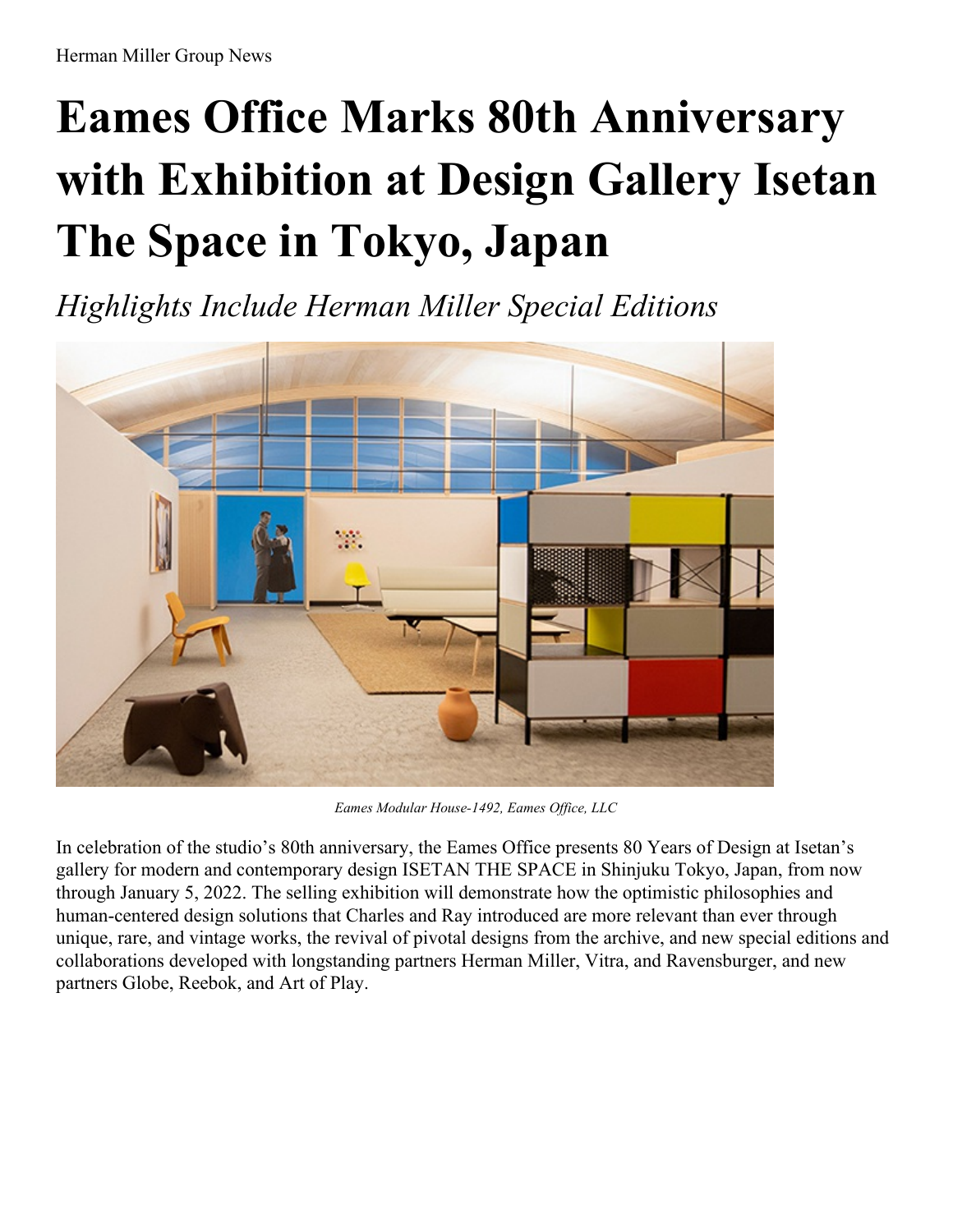## *Photo Credit: Tomoyuki Kusunose*

The multi-faceted exhibition will explore the seminal impact of the work of the Eames Office on society across three parts: influential experimentations in Art & Technology, groundbreaking innovations in Architecture & Interiors, and the joy and wonder brought to people of all ages through designs that encourage one to Play & Learn.

From their first trip to Japan in the 1950s, and the many trips that followed, to an ongoing exchange of ideas with some of the 20th



century's most well-known Japanese designers both in Japan and in Los Angeles, Charles and Ray drew inspiration throughout their career from the country's approach to both tradition and modernity. Voracious adventurers, Japan's impact on their worldview and work was paramount, and solidified through a formative partnership with Isetan that dates to 1961.

*Photo Credit: Tomoyuki Kusunose. Eames Lounge Chair 670 and Ottoman 671, 1956, by Charles & Ray Eames. Isetan special version: White Oak and Natural Source Leather by Maharam. Sofa Compact, 1954, by Charles & Ray Eames. Isetan special version: Gemma Multi fabric in Cabaret by Sander Lak for Maharam*

In 1946, the Eames Office and Herman Miller relationship began when the company, under the influential design direction of George Nelson, began distributing, then manufacturing and marketing, the Eames furniture catalog. In



celebration of their historic partnership, and the 80+ Eames Office designs that Herman Miller has put into production, the brand has developed five special edition works that honor the Eames' dedication to material exploration. The revolutionary **1946 LCW Plywood Chair,** launched by Herman Miller following the Eames molded plywood exhibition at New York's Museum of Modern Art, will be exclusively available in a special edition duotone palisander and black. The **1950 LAR Fiberglass Chair,** which pioneered the use of molded fiberglass to create an organically shaped, single-shell seat, will be presented in an Alexander Girard checker split fabric. The **1954 Sofa Compact** will be available in a special edition duotone fabric from Maharam. The iconic **1956 Eames Lounge Chair and Ottoman** will be available in a special edition of ten, pairing natural leather with a white oak shell. The **1960 Time-Life stool,** originally designed for the Time-Life building in New York and typically crafted in solid walnut, will be available in an exclusive red-stained ash.